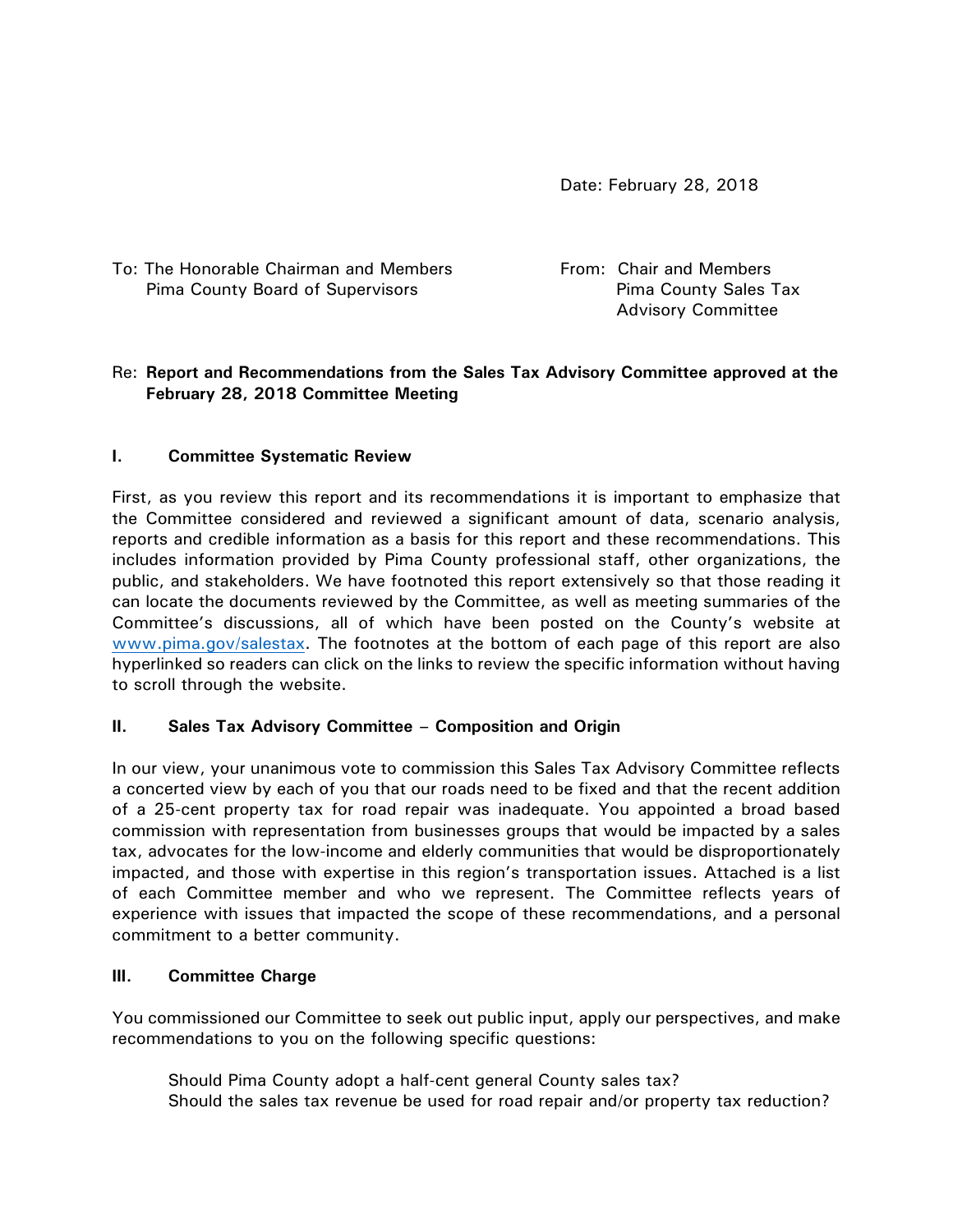## Should the sales tax be temporary or permanent?

This Committee undertook a process to confirm the extent of the road condition problem, consider a range of solutions, and consider critical ancillary issues such as the high Pima County property tax rate, the disproportionate impact of a sales tax on low-income households, and the need for mechanisms to assure the public that the funding is spent as stated.

## **IV. Findings**

## A. Road Conditions are an Extensive Problem that Require Board of Supervisors Action

It is indisputable that the Committee, government entities, business and advocacy groups and the public have concluded that the roads are in terrible condition and action must be taken now. The public confirmed this in public hearings, meetings and online comments.<sup>[1](#page-1-0)</sup>

Tucson Association of Realtors confirmed this in a recent poll.<sup>[2](#page-1-1)</sup> A majority of respondents rated the condition of roads in Pima County as poor and responded that there is some need or a great need to increase the current level of funding for roads and highways in Pima County.

The Tucson Metro Chamber confirmed this during surveys of their member businesses between 2014 and 2017.<sup>[3](#page-1-2)</sup> The 2014 survey asked 570 major employers in Pima County to identify what they like most about doing business here and what they like least. "At the top of the list of dislikes was dissatisfaction with the condition of our streets and roads. These employers made it clear that they wanted our roads fixed and wanted them fixed now."<sup>[4](#page-1-3)</sup>

Members of the Site Selectors Guild, representing major industries and corporations looking for relocation/expansion opportunities, visited Tucson and Southern Arizona in February. According to Sun Corridor, the group provided constructive feedback on areas to strengthen as a community, including the "Need to dramatically improve surface road conditions."<sup>[5](#page-1-4)</sup>

A recent poll by the Arizona Daily Star confirmed this.  $6$  "In the poll, 68 percent said they are somewhat or extremely dissatisfied with road maintenance where they live…" "Of the 1,700 people who participated in the poll, nearly 7 in 10 said they would, or might be willing to, pay more taxes for road maintenance."

<span id="page-1-0"></span> <sup>1</sup> [Summary of Public Input Regarding Possible Pima County Sales Tax](http://webcms.pima.gov/UserFiles/Servers/Server_6/File/Government/Transportation/Sales%20Tax%20Advisory%20Committee/FINAL.Summary%20of%20Public%20Input%20Regarding%20Possible%20Pima%20County%20Sales%20Tax%203.1.18.pdf)

<span id="page-1-1"></span><sup>2</sup> [Tucson Association of Realtors November 27-29, 2017 Poll](http://webcms.pima.gov/UserFiles/Servers/Server_6/File/Government/Transportation/Sales%20Tax%20Advisory%20Committee/Meeting%20Materials/2.12.2018%20Meeting/Tucson%20Association%20of%20REALTORS%202017%20Poll.pdf)

<span id="page-1-2"></span><sup>3</sup> [February 12, 2017 Sales Tax Advisory Committee meeting summary, presentation by M. Varney](http://webcms.pima.gov/UserFiles/Servers/Server_6/File/Government/Transportation/Sales%20Tax%20Advisory%20Committee/Meeting%20Summaries/2018.02.12.STAC%20meeting%20summary.pdf)

<span id="page-1-3"></span><sup>&</sup>lt;sup>4</sup> [The Chamber Edge, Winter 2018, Why NOW Is the Time to Fix Our Streets, page 12](https://tucsonchamber.org/wp-content/uploads/2018/01/Chamber-Edge-Winter-2018-web-compressed.pdf)<br><sup>5</sup> Sun Corridor Inc., Presidents Memo, Site Selectors Revisit Southern Arizona – What did they think?

<span id="page-1-4"></span>

<span id="page-1-5"></span><sup>&</sup>lt;sup>6</sup> [Arizona Daily Star Poll: Good roads a top priority for many local residents, February 24, 2018](http://tucson.com/news/local/poll-good-roads-a-top-priority-for-many-local-residents/article_7b117f38-15a9-5863-aca4-8e8336d0423e.html)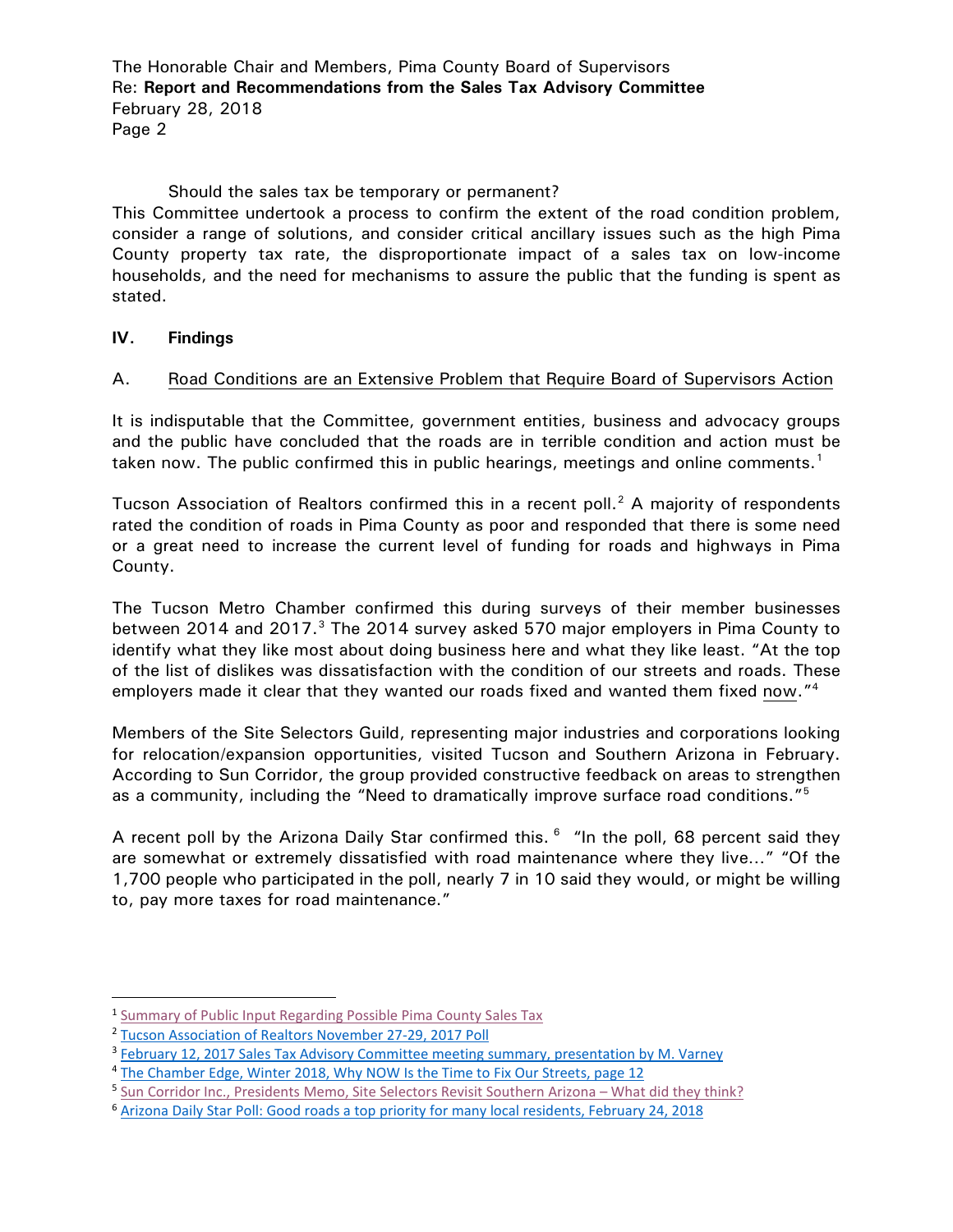Pima Association of Governments (PAG) and Regional Transportation Authority (RTA) staff confirmed this during a presentation to the Committee.<sup>[7](#page-2-0)</sup> Pima County and City of Tucson Transportation staff estimate that 70 percent of the roads in unincorporated Pima county and the City of Tucson are in poor or failing condition.<sup>[8,](#page-2-1)[9](#page-2-2)</sup> The dollars needed to repair the roads to at least a fair condition has been confirmed. Pima County Transportation staff have identified the specific roads, including which treatments are needed and when, and have provided an estimated cost of \$527 million to repair and routinely maintain unincorporated County paved roads over [10](#page-2-3) years.<sup>10</sup> City of Tucson Transportation staff estimated that it would cost at least \$800 million to repair the roads within the City of Tucson to at least a fair condition.<sup>[11](#page-2-4)</sup>

Business representatives, the Tucson Association of Realtors and members of the public commented on how our bad road conditions and high property taxes are a disincentive to encouraging businesses to relocate or expand in Pima County.<sup>[12](#page-2-5),[13](#page-2-6)</sup> In addition, it is estimated that our poor road conditions cost Tucson drivers \$542 in additional vehicle operating costs. [14](#page-2-7)

# B. Funding Road Repair - Board of Supervisors Action is the Sole Realistic Solution

County officials and elected representatives of the County over years have examined multiple non-County sales tax options to secure the funding necessary to repair the roads. However, no acceptable mechanism has been agreed upon to date.<sup>[15](#page-2-8),[16](#page-2-9)</sup> These include, but are not limited to, general obligation bonds funded with property taxes that were rejected by Pima County voters in 2015; insufficient State-shared Highway User Revenue Funds (HURF) that largely fund voter-approved debt issued by the County to expand the capacity of roadways throughout the region; and multiple legislative efforts to increase the state gas tax that was regularly increased until 1990 and has not been increased since then, and to stop the legislature from continuing to sweep HURF funds for other purposes reducing the amount available to local governments. During our deliberations Supervisor Miller undertook an extensive effort to find revenues for road repair within the County's existing budget. However, the Committee received several detailed memorandums from the County Administrator stating that the funding is simply not available as much of it is legally restricted

<span id="page-2-0"></span> <sup>7</sup> [PAG, the RTA and Regional Transportation Funding, November 13, 2017](http://webcms.pima.gov/UserFiles/Servers/Server_6/File/Government/Transportation/Sales%20Tax%20Advisory%20Committee/Meeting%20Materials/11.13.2017%20Meeting/PAG%20transportation%20funding%20slides%20Nov.%2013%202017.pdf)

<span id="page-2-1"></span><sup>8</sup> Attachment 2, [Draft Pima County Roadway Pavement Repair and Preservation 10-year Plan for Unincorporated](http://webcms.pima.gov/UserFiles/Servers/Server_6/File/Government/Transportation/Sales%20Tax%20Advisory%20Committee/Post%20Meeting%20Correspondence/2018.02.06.bd-draft.sales.tax.implementation.plan.ord.road.repair.plan.pdf)  [Pima County for Board discussion February 6, 2018](http://webcms.pima.gov/UserFiles/Servers/Server_6/File/Government/Transportation/Sales%20Tax%20Advisory%20Committee/Post%20Meeting%20Correspondence/2018.02.06.bd-draft.sales.tax.implementation.plan.ord.road.repair.plan.pdf)

<span id="page-2-2"></span><sup>&</sup>lt;sup>9</sup> [Current State of Road Conditions and Road Repair Funding memo to Committee Sept.19,](http://webcms.pima.gov/UserFiles/Servers/Server_6/File/Government/Transportation/Sales%20Tax%20Advisory%20Committee/Meeting%20Materials/9.29.2017%20Meeting/2017.09.19.STAC-STAC.meeting.purpose.scope.pdf) 2017

<span id="page-2-3"></span><sup>&</sup>lt;sup>10</sup> Attachment 2, Draft Pima County Roadway Pavement Repair and Preservation 10-year Plan for Unincorporated [Pima County for Board discussion February 6, 2018](http://webcms.pima.gov/UserFiles/Servers/Server_6/File/Government/Transportation/Sales%20Tax%20Advisory%20Committee/Post%20Meeting%20Correspondence/2018.02.06.bd-draft.sales.tax.implementation.plan.ord.road.repair.plan.pdf)

<span id="page-2-4"></span><sup>11</sup> [Current State of Road Conditions and Road Repair Funding memo to Committee Sept.19,](http://webcms.pima.gov/UserFiles/Servers/Server_6/File/Government/Transportation/Sales%20Tax%20Advisory%20Committee/Meeting%20Materials/9.29.2017%20Meeting/2017.09.19.STAC-STAC.meeting.purpose.scope.pdf) 2017

<span id="page-2-5"></span><sup>&</sup>lt;sup>12</sup> [January 9, 2018 Sales Tax Advisory Committee meeting summary](http://webcms.pima.gov/UserFiles/Servers/Server_6/File/Government/Transportation/Sales%20Tax%20Advisory%20Committee/Meeting%20Summaries/2018.01.09.STAC%20meeting%20summary.pdf)

<span id="page-2-6"></span><sup>13</sup> February 12, [2018, Sales Tax Advisory Committee meeting summary](http://webcms.pima.gov/UserFiles/Servers/Server_6/File/Government/Transportation/Sales%20Tax%20Advisory%20Committee/Meeting%20Summaries/2018.02.12.STAC%20meeting%20summary.pdf)

<span id="page-2-7"></span><sup>14</sup> [Tripnet.org 2016](http://www.tripnet.org/docs/Urban_Roads_TRIP_Report_Appendix_C_November_2016.pdf)

<span id="page-2-8"></span><sup>15</sup> [Current State of Road Conditions and Road Repair Funding memo to Committee Sept.19,](http://webcms.pima.gov/UserFiles/Servers/Server_6/File/Government/Transportation/Sales%20Tax%20Advisory%20Committee/Meeting%20Materials/9.29.2017%20Meeting/2017.09.19.STAC-STAC.meeting.purpose.scope.pdf) 2017

<span id="page-2-9"></span><sup>16</sup> [September 29, 2017 Sales Tax Advisory Committee Meeting Summary](http://webcms.pima.gov/UserFiles/Servers/Server_6/File/Government/Transportation/Sales%20Tax%20Advisory%20Committee/Meeting%20Summaries/2017.9.29.STAC%20meeting%20summary.FINAL.pdf)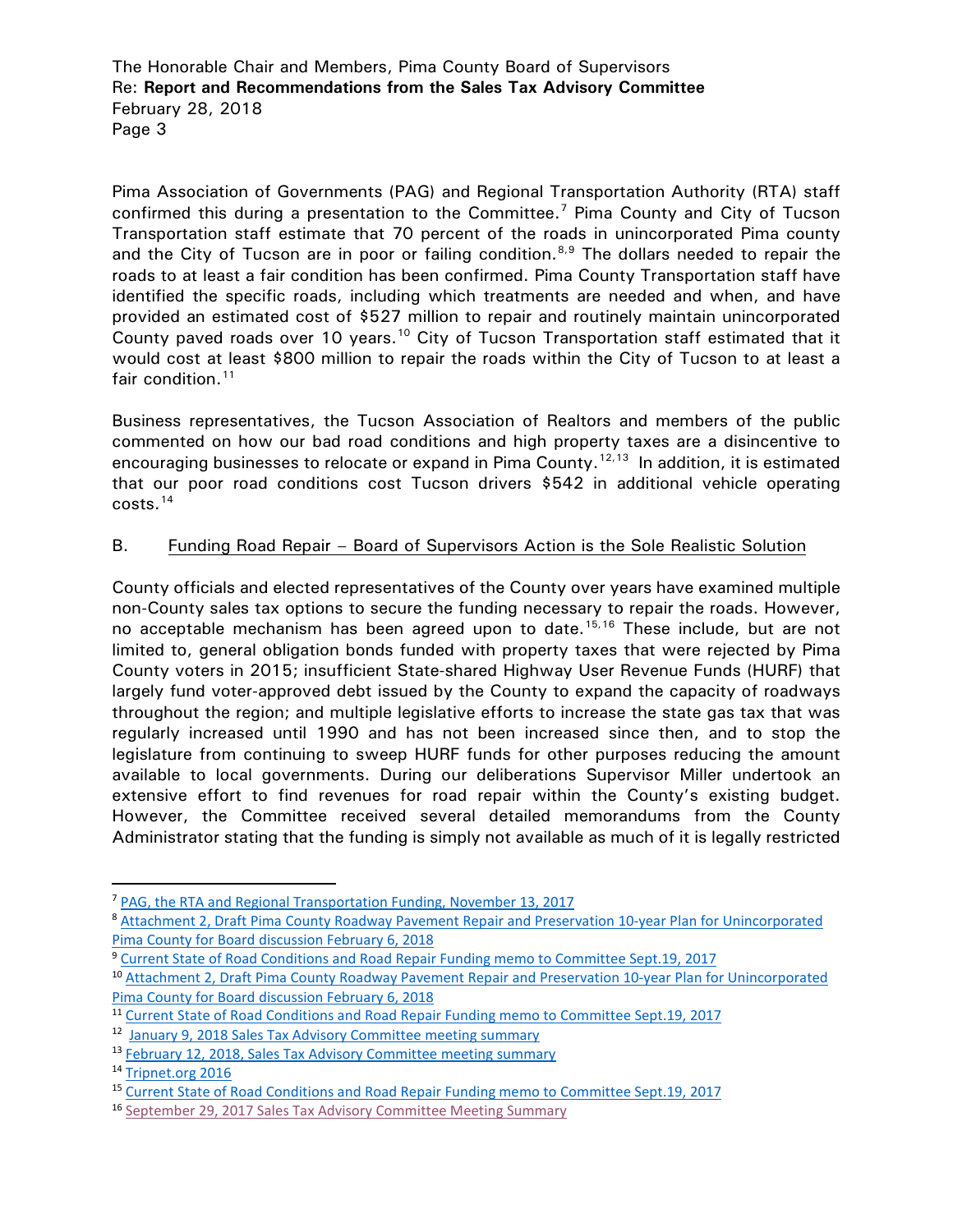for the purposes for which it is spent.<sup>[17,](#page-3-0) [18,](#page-3-1) [19,](#page-3-2) [20,](#page-3-3) [21](#page-3-4)</sup>

An independent evaluation by PAG has estimated the need for additional transportation funding for the region though 2045, has summarized possible funding options, and has concluded that the region has the opportunity to determine how to be self-sufficient using local revenue sources.<sup>[22](#page-3-5)</sup> Local funding sources will generate more funding for our region than revenues raised by the state or federal government.<sup>[23](#page-3-6)</sup> A long-awaited Federal infrastructure plan has now been proposed by the President and based on local match requirements it would be unlikely to help us at all.<sup>[24](#page-3-7)</sup> While the County and RTA continue to support legislation that would result in funding for local road repair, it is clear that funding support from the state or federal legislatures is extremely remote in the near term, nor can it be assumed in the long term.  $25, 26$  $25, 26$  $25, 26$  To say otherwise would be providing false hope.

Even with the County's recent action to adopt a 25-cent property tax per \$100 of assessed property valuation for road repair, the Pima County Transportation Advisory Committee (TAC) concluded unanimously by letter to you that the property tax was "severely inadequate to repair the roads in any reasonable period of time," expressed their frustration, and implored you to consider any and all road repair funding options.<sup>[27](#page-3-10)</sup> The property tax is estimated to generate about \$19 million a year for the region for repair of local roads only. At that rate, it is estimated to take at least 35 years to fix the roads, assuming the roads don't continue to deteriorate, which they will.<sup>[28,](#page-3-11) [29](#page-3-12)</sup>

Municipalities across the Nation and other Arizona counties are also challenged by this issue and are seeking to find a solution that fits their needs.  $30,31$  $30,31$ 

### C. Members of the Board of Supervisors have Engaged with Solutions

Current analysis indicates that if a sales tax proposal is approved, and depending on the final structure, it can resolve the road repair funding dilemma within 10 years for unincorporated Pima County, and contribute largely to resolving the problem within the City of Tucson and

<span id="page-3-0"></span> <sup>17</sup> [Pima County Supervisor Miller's 30-day Challenge to find Road Repair Money, Part 1, October 20, 2017](http://webcms.pima.gov/UserFiles/Servers/Server_6/File/Government/Transportation/Sales%20Tax%20Advisory%20Committee/Meeting%20Materials/10.27.2017/2017.10.20.STAC.TAC-miller.30.day.challenge.find.road.repair.money.response1.pdf)

<span id="page-3-1"></span><sup>&</sup>lt;sup>18</sup> [Pima County Supervisor Miller's 30-day Challenge to find Road Repair Money, Part 2, October 31, 2017](http://webcms.pima.gov/UserFiles/Servers/Server_6/File/Government/Transportation/Sales%20Tax%20Advisory%20Committee/Post%20Meeting%20Correspondence/stac.tac-sup.miller.30day.challange.find.road.money.part2.pdf)

<span id="page-3-2"></span><sup>19</sup> [Pima County Supervisor Miller's 30-day Challenge to find Road Repair Money, Part 3, November 8, 2017](http://webcms.pima.gov/UserFiles/Servers/Server_6/File/Government/Transportation/Sales%20Tax%20Advisory%20Committee/Meeting%20Materials/11.13.2017%20Meeting/stac.tac-sup.miller.30day.challange.find.road.money.part3.pdf)

<span id="page-3-3"></span><sup>&</sup>lt;sup>20</sup> [Pima County Supervisor Miller's 30-day Challenge to find Road Repair Money, Part 4, December 4, 2017](http://webcms.pima.gov/UserFiles/Servers/Server_6/File/Government/Transportation/Sales%20Tax%20Advisory%20Committee/Post%20Meeting%20Correspondence/2017.12.4.stac.tac-sup.miller.30day.challange.find.road.money.part4.pdf)

<span id="page-3-4"></span><sup>21</sup> [Pima County Supervisor Miller's 30-day Challenge to find Road Repair Money, Part 5, December 14, 2017](http://webcms.pima.gov/UserFiles/Servers/Server_6/File/Government/Transportation/Sales%20Tax%20Advisory%20Committee/Post%20Meeting%20Correspondence/2017.12.14.stac.tac-miller.30day.challenge.reponse.part5.pdf)

<span id="page-3-5"></span><sup>22</sup> [Transportation Funding Options for Southern Arizona, PAG, provided to Committee Sept.19, 2017](http://www.rtamobility.com/documents/pdfs/RTARTF/2016/RTARTF-2016-09-19-TransportationFundingOptions2016-04-28.pdf)

<span id="page-3-6"></span><sup>&</sup>lt;sup>23</sup> [January 9, 2018 Sales Tax Advisory Committee meeting summary](http://webcms.pima.gov/UserFiles/Servers/Server_6/File/Government/Transportation/Sales%20Tax%20Advisory%20Committee/Meeting%20Summaries/2018.01.09.STAC%20meeting%20summary.pdf)

<span id="page-3-7"></span><sup>&</sup>lt;sup>24</sup> [Federal Infrastructure Funding and the County's One-Half Cent Sales Tax, February 12, 2017](http://webcms.pima.gov/UserFiles/Servers/Server_6/File/Government/Transportation/Sales%20Tax%20Advisory%20Committee/Post%20Meeting%20Correspondence/2018.02.12.bd-federal.infrastructure.funding.county.half.cent.sales.tax.pdf)

<span id="page-3-8"></span><sup>25</sup> [Legislative Bills Authorizing Counties to Submit to Voters a Transportation Sales Tax, January 31, 2018](http://webcms.pima.gov/UserFiles/Servers/Server_6/File/Government/Transportation/Sales%20Tax%20Advisory%20Committee/Post%20Meeting%20Correspondence/2018.1.31.stactac-State%20Legislative%20Bills_1.pdf)

<span id="page-3-9"></span><sup>&</sup>lt;sup>26</sup> [Recommended Legislative Agenda for 2018, December 12, 2017](http://webcms.pima.gov/UserFiles/Servers/Server_6/File/Government/Transportation/Sales%20Tax%20Advisory%20Committee/Meeting%20Materials/12.14.2017%20Meeting/2017.12.12.stac-recommended.legislative.agenda.2018.pdf)

<span id="page-3-10"></span><sup>&</sup>lt;sup>27</sup> [Transportation Advisory Committee letter to Board of Supervisors, October 30, 2017](http://webcms.pima.gov/UserFiles/Servers/Server_6/File/Government/Transportation/Sales%20Tax%20Advisory%20Committee/Post%20Meeting%20Correspondence/2017.10.30.TAC.BOS.identify.adequate.funding.road.repair.needs.pdf)

<span id="page-3-11"></span><sup>&</sup>lt;sup>28</sup> September 29<sup>th</sup> [Sales Tax Advisory Committee Meeting Purpose and Scope, September 19, 2017](http://webcms.pima.gov/UserFiles/Servers/Server_6/File/Government/Transportation/Sales%20Tax%20Advisory%20Committee/Meeting%20Materials/9.29.2017%20Meeting/2017.09.19.STAC-STAC.meeting.purpose.scope.pdf)

<span id="page-3-12"></span><sup>&</sup>lt;sup>29</sup> [September 29, 2017 Sales Tax Advisory Committee Meeting Summary](http://webcms.pima.gov/UserFiles/Servers/Server_6/File/Government/Transportation/Sales%20Tax%20Advisory%20Committee/Meeting%20Summaries/2017.9.29.STAC%20meeting%20summary.FINAL.pdf)

<span id="page-3-13"></span><sup>&</sup>lt;sup>30</sup> [November 2017 Transportation Funding Ballot Measures, November 11, 2017](http://webcms.pima.gov/UserFiles/Servers/Server_6/File/Government/Transportation/Sales%20Tax%20Advisory%20Committee/Post%20Meeting%20Correspondence/2017.11.21.bd-nov.2017.transporation.funding.ballot.measures.pdf)

<span id="page-3-14"></span><sup>31</sup> [Arizona Association of County Engineers, January 16, 2018](http://webcms.pima.gov/UserFiles/Servers/Server_6/File/Government/Transportation/Sales%20Tax%20Advisory%20Committee/Post%20Meeting%20Correspondence/2018.01.16.Arizona%20Association%20of%20County%20Engineers%20-%20Roadway%20Draft%20Study.pdf)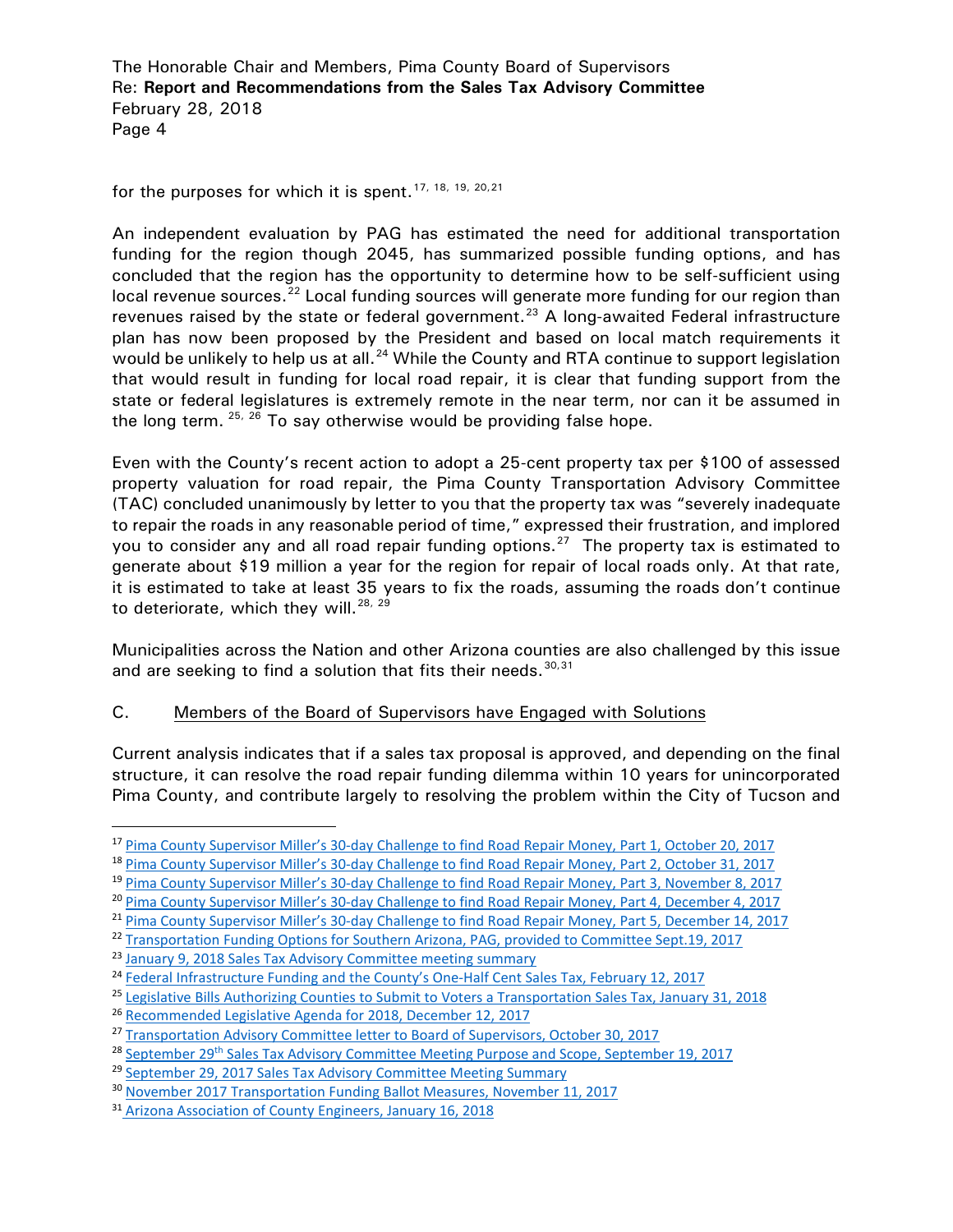other cities and towns. The Committee and you, the Board, have been presented with two proposals, one authored by Supervisor Christy and one prepared at the request of Supervisor Valadez to include elements specified by Supervisor Valadez. Both also provide a measure of property tax relief.

1. Pima County Supervisor Steve Christy's "Just Fix the Roads" proposal [32](#page-4-0), [33](#page-4-1)

There are three fundamental elements to Supervisor Christy's proposal:

- 1) Board of Supervisors to repeal/de-authorize the 25-cent property tax for road repair.
- 2) Board of Supervisors enacts a one half-cent sales tax by a unanimous vote.
- 3) Board of Supervisors directs sales tax revenue to the RTA, with the mandate that the RTA develop, administrate and execute a 10-year countywide road repair plan.
- 2. Draft Sales Tax Implementation Plan Ordinance, Adopting Resolution and 10 year Road Repair Plan prepared at the request of Supervisor Valadez [34,](#page-4-2)[35,](#page-4-3)[36](#page-4-4)

This proposal would eliminate the 25-cent property tax for road repair and allocate the full amount of sales tax revenues to road repairs in the first year. In subsequent years, the road repair portion of sales tax revenues would be reduced by 2.5 percent annually with that amount going toward property tax reduction. After year 10, the full sales tax revenues would be applied to property tax reduction. By year 11, this proposal would have the effect of reducing the Pima County primary property tax rate by 31 percent. The 10 years' worth of road repair funds would be shared with cities and towns, based on their proportional population. The road repair funds allocated to unincorporated Pima County roads would be combined with growth in HURF revenues, additional HURF resulting from reductions in debt-service, and Transportation Department cost saving measures, to ensure that all Countymaintained paved roads in unincorporated Pima County are repaired to at least a fair condition and maintained within the 10 years. Transportation staff developed a detailed draft 10-year road repair plan with each road listed by condition, treatment type and schedule for treatment.<sup>[37](#page-4-5)</sup>

<span id="page-4-0"></span><sup>&</sup>lt;sup>32</sup> [Just Fix the Roads Program, as presented by Supervisor Christy at October 27, 2017 Committee meeting](http://webcms.pima.gov/UserFiles/Servers/Server_6/File/Government/Transportation/Sales%20Tax%20Advisory%20Committee/Meeting%20Materials/10.27.2017/Supervisor-Steve-Christy-Just-Fix-the-Roads-Program.pdf) <sup>33</sup> [Pima County Supervisor Christy's District 4 webpage, summary of plan](http://webcms.pima.gov/UserFiles/Servers/Server_6/File/Government/Transportation/Sales%20Tax%20Advisory%20Committee/Post%20Meeting%20Correspondence/2018.1.31.stactac-State%20Legislative%20Bills_1.pdf)

<span id="page-4-1"></span>

<span id="page-4-2"></span><sup>&</sup>lt;sup>34</sup> [Draft Sales Tax Implementation Plan Ordinance and Road Repair Plan for Discussion, February 6, 2018](http://webcms.pima.gov/UserFiles/Servers/Server_6/File/Government/Transportation/Sales%20Tax%20Advisory%20Committee/Meeting%20Materials/2.12.2018%20Meeting/2018.02.06.bd-draft.sales.tax.implementation.plan.ord.road.repair.plan%20(002).pdf)

<span id="page-4-3"></span><sup>35</sup> Additional Information – [Draft Sales Tax Sales Tax Implementation Plan Ordinance and Road Repair Plan for](http://webcms.pima.gov/UserFiles/Servers/Server_6/File/Government/Transportation/Sales%20Tax%20Advisory%20Committee/Meeting%20Materials/2.12.2018%20Meeting/2018.1.31.bd.additional%20information%20sales%20tax%20ordinance%20and%20plan%20Feb%206%20Board%20meeting.pdf)  [Discussion, January 31, 2018](http://webcms.pima.gov/UserFiles/Servers/Server_6/File/Government/Transportation/Sales%20Tax%20Advisory%20Committee/Meeting%20Materials/2.12.2018%20Meeting/2018.1.31.bd.additional%20information%20sales%20tax%20ordinance%20and%20plan%20Feb%206%20Board%20meeting.pdf)

<span id="page-4-4"></span><sup>36</sup> [Supervisor Valadez's Plan Summary for Sales Tax Advisory Committee Meeting, February 12, 2018](http://webcms.pima.gov/UserFiles/Servers/Server_6/File/Government/Transportation/Sales%20Tax%20Advisory%20Committee/Meeting%20Materials/2.12.2018%20Meeting/Valadez%20Plan%20Summary_2.12.18.pdf)

<span id="page-4-5"></span><sup>37</sup> Draft Road List – [10 Year Road Repair Plan for Unincorporated Pima County](http://webcms.pima.gov/UserFiles/Servers/Server_6/File/Government/Transportation/Sales%20Tax%20Advisory%20Committee/Post%20Meeting%20Correspondence/Draft%20Road%20List%2010%20Year%20Plan%20for%20Unincorporated%20Pima%20County.pdf)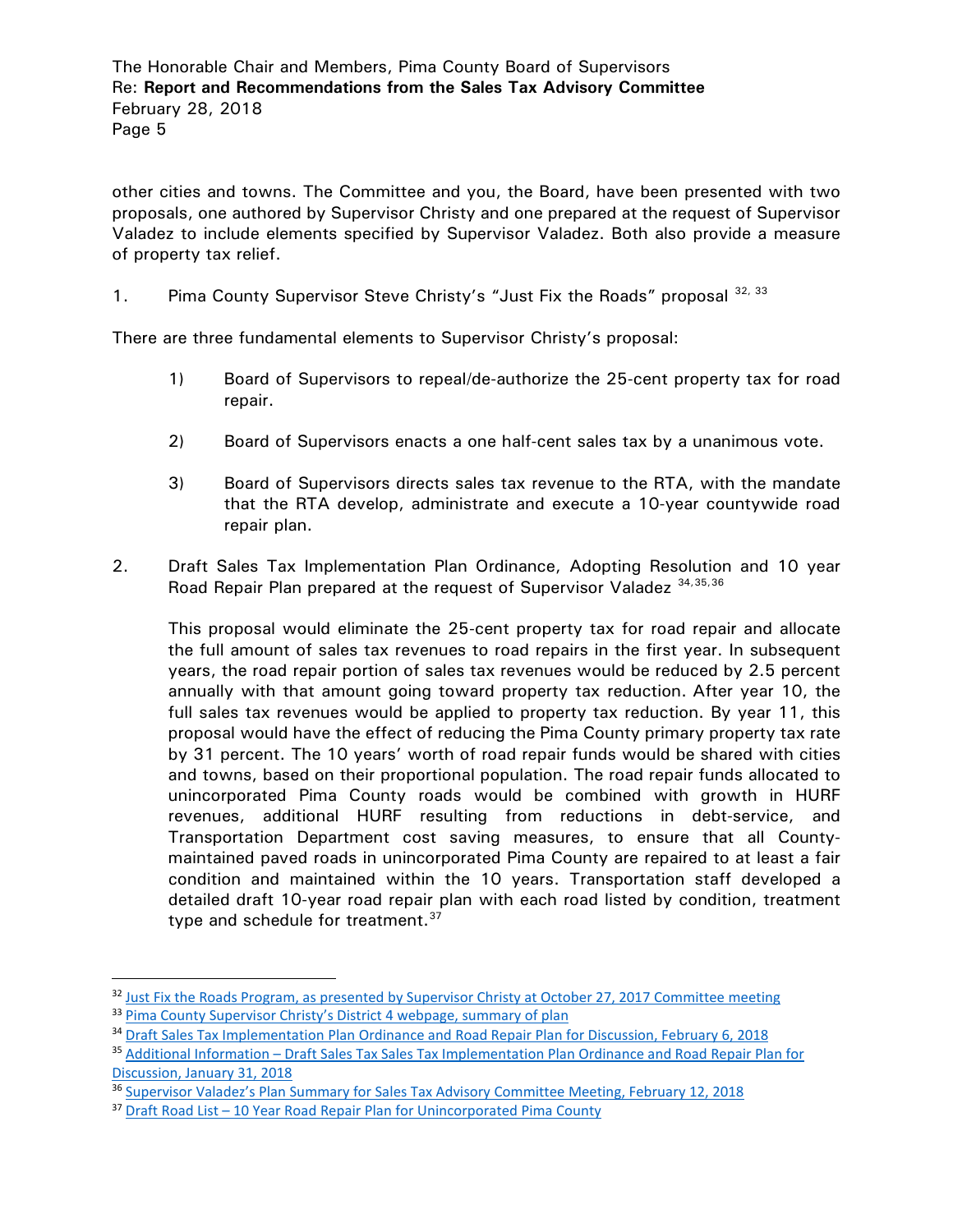An ordinance could be adopted by a majority of the Board of Supervisors that specifies how the sales tax revenues would be allocated between road repair and property tax reduction, how the road repair portion would be allocated between the cities and towns, and would include a detailed 10 year plan for repairing and maintaining every unincorporated Pima County paved road. The ordinance could also include some method of mitigating the sales tax impact to low-income households.

A resolution, which could only be adopted by a unanimous vote of the Board of Supervisors, would require that the revenues be deposited into segregated funds for clear line of sight accounting and auditing (road repair fund and general fund); RTA to oversee county and municipalities road repair programs, including annual audits, establishment of performance standards and best practices for road repair, and evaluation of the road repair programs; additional annual audit by Arizona Auditor General's office; if either audit finds funds misspent, County has opportunity to reimburse the road fund, and if that does not occur, the sales tax is terminated.

- D. Ancillary Issues Integral to a Broad Based Solution
- 1. Both of the scenarios proposed have the positive effect of reducing the Pima County primary property tax rate.

Clearly the public and the business community prioritized fixing the roads as the most important use of the sales tax revenues.<sup>[38,](#page-5-0) [39](#page-5-1)</sup> But we also heard public support for using the sales tax revenue for a combination of road repair and property tax relief.<sup>[40](#page-5-2)</sup> Tucson Association of Realtors favors this combination, and their 2017 poll showed that a slight majority responded in favor of a County half-cent sales tax for road repair and property tax reduction.<sup>[41](#page-5-3)</sup> Those responding from Supervisorial Districts 1, 3 and 5 were slightly more in favor of a sales tax for road repair and property tax reduction than those in Districts 2 and  $4^{42}$  $4^{42}$  $4^{42}$ 

We heard from staff that Pima County has the highest primary property tax rate of all Arizona counties. All other Arizona counties have one or more sales taxes that fund a portion of their general funds or general fund-type expenses, diversifying their revenue base.<sup>[43,](#page-5-5)[44](#page-5-6)</sup> The idea of a sales tax for both road repair and property tax relief was not created by Pima County. Yavapai County, in 1994, adopted a general county sales tax to specifically reduce property

<span id="page-5-0"></span><sup>&</sup>lt;sup>38</sup> [Summary of Public Input Regarding Possible Pima County Sales Tax](http://webcms.pima.gov/UserFiles/Servers/Server_6/File/Government/Transportation/Sales%20Tax%20Advisory%20Committee/FINAL.Summary%20of%20Public%20Input%20Regarding%20Possible%20Pima%20County%20Sales%20Tax%203.1.18.pdf)

<span id="page-5-1"></span><sup>39</sup> [February 12, 2017 Sales Tax Advisory Committee meeting summary, presentation by M. Varney](http://webcms.pima.gov/UserFiles/Servers/Server_6/File/Government/Transportation/Sales%20Tax%20Advisory%20Committee/Meeting%20Summaries/2018.02.12.STAC%20meeting%20summary.pdf)

<span id="page-5-2"></span><sup>40</sup> [Summary of Public Input Regarding Possible Pima County Sales Tax](http://webcms.pima.gov/UserFiles/Servers/Server_6/File/Government/Transportation/Sales%20Tax%20Advisory%20Committee/FINAL.Summary%20of%20Public%20Input%20Regarding%20Possible%20Pima%20County%20Sales%20Tax%203.1.18.pdf)

<span id="page-5-3"></span><sup>41</sup> [Tucson Association of Realtors November 27-29, 2017 Poll](http://webcms.pima.gov/UserFiles/Servers/Server_6/File/Government/Transportation/Sales%20Tax%20Advisory%20Committee/Meeting%20Materials/2.12.2018%20Meeting/Tucson%20Association%20of%20REALTORS%202017%20Poll.pdf)

<span id="page-5-4"></span><sup>42</sup> February 12, 2017 Sales Tax Advisory [Committee meeting summary, presentation by S. Huffman](http://webcms.pima.gov/UserFiles/Servers/Server_6/File/Government/Transportation/Sales%20Tax%20Advisory%20Committee/Meeting%20Summaries/2018.02.12.STAC%20meeting%20summary.pdf)

<span id="page-5-5"></span><sup>43</sup> January [9, 2018 Sales Tax Advisory Committee meeting summary](http://webcms.pima.gov/UserFiles/Servers/Server_6/File/Government/Transportation/Sales%20Tax%20Advisory%20Committee/Meeting%20Summaries/2018.01.09.STAC%20meeting%20summary.pdf)

<span id="page-5-6"></span><sup>44</sup> [Sales Tax Advisory Committee Presentation, Supervisor Ramon Valadez, January 9, 2018](http://webcms.pima.gov/UserFiles/Servers/Server_6/File/Government/Transportation/Sales%20Tax%20Advisory%20Committee/Meeting%20Materials/1.09.2018%20Meeting/20170109%20-%20Valadez%20STAC%20Presentation.pdf)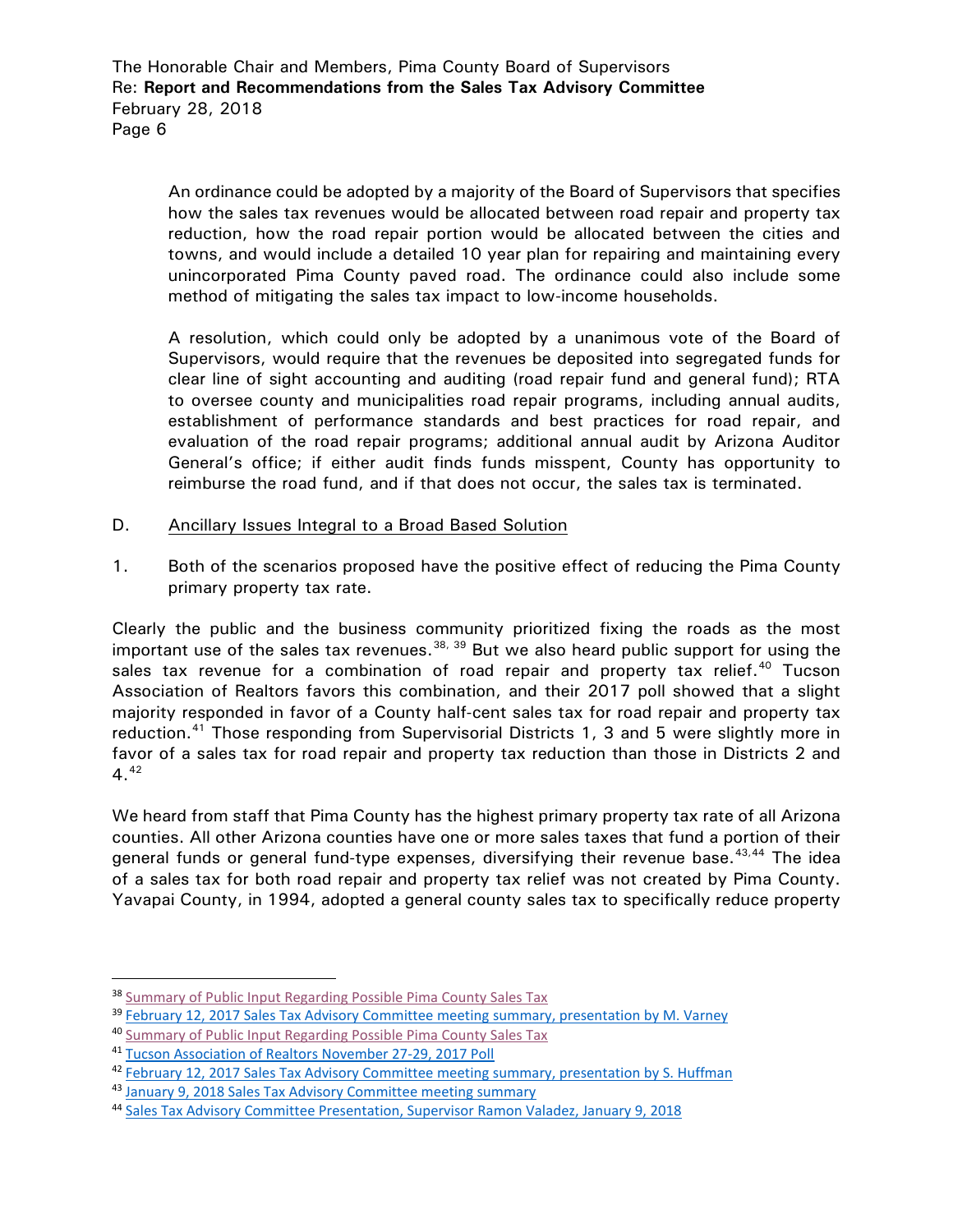taxes and fund the construction/reconstruction of roads throughout the County.<sup>[45](#page-6-0)</sup>

We heard from Tucson Association of Realtors that Arizona has one of the most complicated property tax systems in the nation; owner-occupied residential properties are heavily subsidized, powerful industries carve out special exemptions that reduce their property taxes, and many of the areas largest employers are governmental and therefore don't pay property taxes, all of which has the effect of increasing the tax burden the average business and renters.<sup>[46,](#page-6-1) [47](#page-6-2)</sup>

We heard from the public and Tucson Association of Realtors that Pima County's high property tax rate is a barrier to business investment and job growth in Pima County. <sup>[48,](#page-6-3)[49](#page-6-4)</sup> Pima County's high property tax rate contributes to exceedances of the one percent Arizona constitutional limit on primary property taxes, largely for homeowners located in the City of Tucson and Tucson Unified School District (TUSD), costing the State and other taxpayers to subsidize property taxes for these homeowners. [50](#page-6-5) This has led to efforts by the State legislature to pass millions of dollars of costs to the County, and to continued criticism of Pima County by the Arizona Tax Research Association - a powerful lobbying organization.<sup>[51](#page-6-6)</sup>

The majority of respondents to the Tucson Association of Realtors poll agreed with the following statements: A half-cent sales tax is a small price to pay for better roads and lower property taxes; it is not fair that property and business owners are the only source of revenue for county services; and sales taxes are a good way to lessen the overall tax load on local residents by having visitors and tourists pay their fair share.<sup>[52](#page-6-7)</sup> Up to 17 percent of the sales tax would be paid by visitors and businesses outside the County, lessening the tax burden on Pima County property tax payers.<sup>[53](#page-6-8)</sup>

2. Sales taxes do disproportionately impact low-income households.

Your staff provided us with detailed information estimating the cost of the sales tax on households of various incomes, the regressive nature of sales taxes and property taxes in comparison to income taxes in Arizona, the number of low-income households and

<span id="page-6-0"></span> <sup>45</sup> [Countywide Sales Tax Dedicated to Property Tax Relief and Local Pavement Preservation and Repair, June 20,](http://webcms.pima.gov/UserFiles/Servers/Server_6/File/Government/Administration/CHHmemosFor%20Web/2017/June/Countywide%20Sales%20Tax%20Dedicated%20to%20Property%20Tax%20Relief.pdf)  [2017](http://webcms.pima.gov/UserFiles/Servers/Server_6/File/Government/Administration/CHHmemosFor%20Web/2017/June/Countywide%20Sales%20Tax%20Dedicated%20to%20Property%20Tax%20Relief.pdf)

<span id="page-6-1"></span><sup>46</sup> [Tucson Association of Realtors, Arizona and Property Taxes](http://webcms.pima.gov/UserFiles/Servers/Server_6/File/Government/Transportation/Sales%20Tax%20Advisory%20Committee/Meeting%20Materials/9.29.2017%20Meeting/Tucson%20Association%20of%20Realtors%20Arizona%20Property%20Taxes.pdf)

<span id="page-6-2"></span><sup>47</sup> [February 12, 2017 Sales Tax Advisory Committee meeting summary, presentation by S. Huffman](http://webcms.pima.gov/UserFiles/Servers/Server_6/File/Government/Transportation/Sales%20Tax%20Advisory%20Committee/Meeting%20Summaries/2018.02.12.STAC%20meeting%20summary.pdf)

<span id="page-6-3"></span><sup>48</sup> [Summary of Public Input Regarding Possible Pima County Sales Tax](http://webcms.pima.gov/UserFiles/Servers/Server_6/File/Government/Transportation/Sales%20Tax%20Advisory%20Committee/FINAL.Summary%20of%20Public%20Input%20Regarding%20Possible%20Pima%20County%20Sales%20Tax%203.1.18.pdf)

<span id="page-6-4"></span><sup>49</sup> [February 12, 2017 Sales Tax Advisory Committee meeting summary, presentation by S. Huffman](http://webcms.pima.gov/UserFiles/Servers/Server_6/File/Government/Transportation/Sales%20Tax%20Advisory%20Committee/Meeting%20Summaries/2018.02.12.STAC%20meeting%20summary.pdf)

<span id="page-6-5"></span><sup>50</sup> [Half-cent Sale Tax for Road Repair and Property Tax Reduction Over 15 Years, October 18, 2017](http://webcms.pima.gov/UserFiles/Servers/Server_6/File/Government/Transportation/Sales%20Tax%20Advisory%20Committee/Meeting%20Materials/10.27.2017/stac-half.cent.sales.tax.road.repair.prop.tax.15.years.pdf)

<span id="page-6-6"></span><sup>51</sup> [Arizona Tax Research Association Newsletter, September 2017](http://webcms.pima.gov/UserFiles/Servers/Server_6/File/Government/Transportation/Sales%20Tax%20Advisory%20Committee/Meeting%20Materials/9.29.2017%20Meeting/2017.9.ATRA%20Newletter.pdf)

<span id="page-6-7"></span><sup>52</sup> [Tucson Association of Realtors November 27-29, 2017 Poll](http://webcms.pima.gov/UserFiles/Servers/Server_6/File/Government/Transportation/Sales%20Tax%20Advisory%20Committee/Meeting%20Materials/2.12.2018%20Meeting/Tucson%20Association%20of%20REALTORS%202017%20Poll.pdf)

<span id="page-6-8"></span><sup>53</sup> Countywide Sales Tax Dedicated to Property Tax Relief and Local Pavement Preservation and Repair, June 20, [2017](http://webcms.pima.gov/UserFiles/Servers/Server_6/File/Government/Administration/CHHmemosFor%20Web/2017/June/Countywide%20Sales%20Tax%20Dedicated%20to%20Property%20Tax%20Relief.pdf)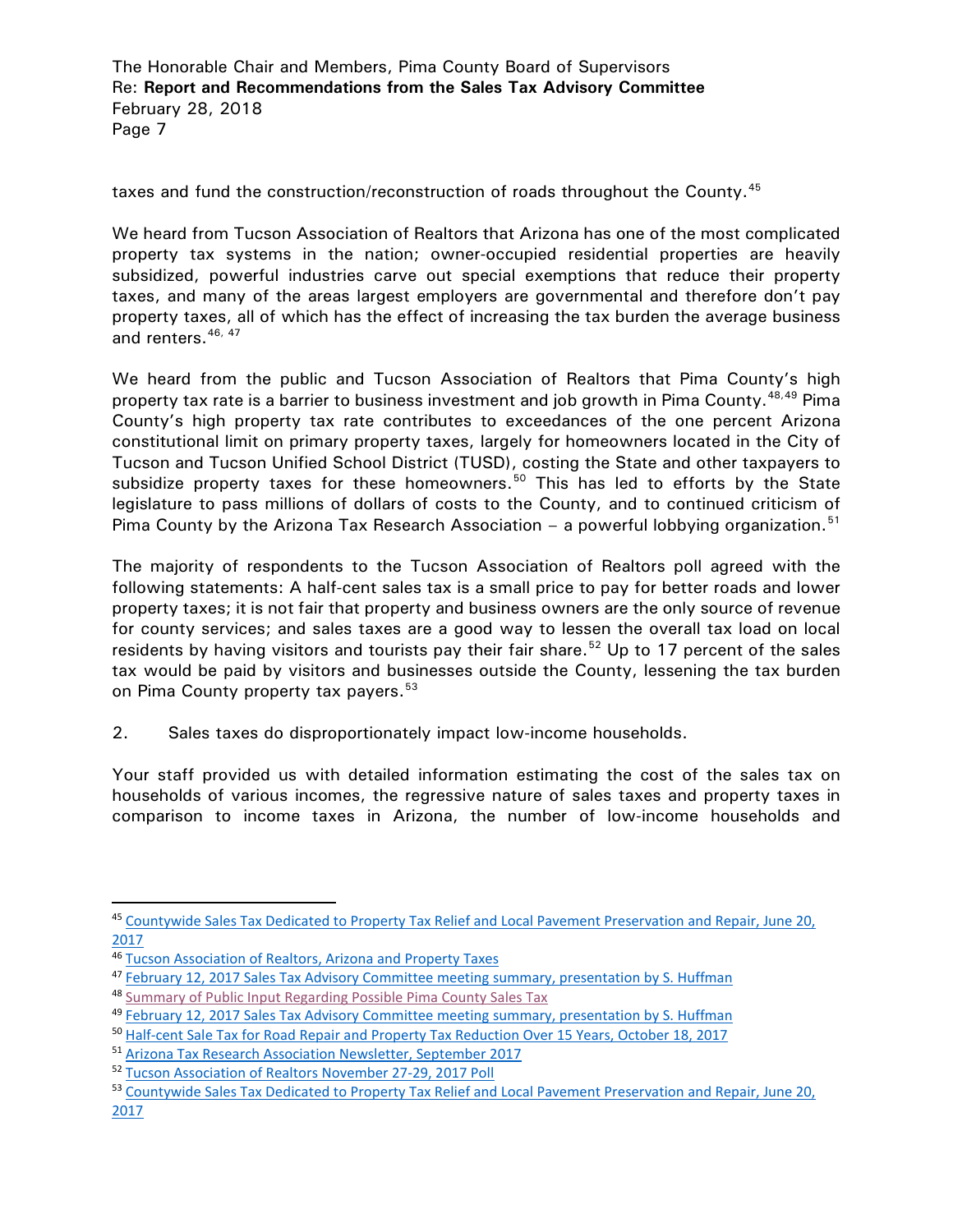households living in poverty in Pima County, and possible mitigation measures. [54,](#page-7-0)[55](#page-7-1) We discussed the issue at length during Committee meetings.<sup>[56,](#page-7-2)[57](#page-7-3)</sup> Our Vice-Chair provided concerning information about the 155,000 individuals in Pima County that are considered "food insecure" and accessed hunger relief services in a given year. [58](#page-7-4)

While the cost of a County half-cent sales tax to the average income household in Pima County is estimated to be \$91 a year or \$7.58 per month, about one-third or 128,000 households in Pima County are estimated to have incomes below \$30,000 and are therefore estimated to pay about \$36 to \$48 a year or \$3 to \$4 per month per household. While lowincome households are disproportionally impacted by sales taxes, at least one-third of households at the lower-income levels own homes and would see a reduction in Pima County primary property taxes if some or all of the sales tax revenue is applied to property tax reduction. More than two-thirds of households at even the lowest income levels own cars and would see some reduction in vehicle maintence and repair costs if the funding went to road repair. The City of Tucson's 2017 voter-approved half-cent sales tax is set to expire in four years, at which time the total sales tax in the City would be reduced by a half-cent. There is a specific increased sales tax income tax credit in Arizona for low-income individuals and households that was established when voters increased the State sales tax for education in 2000. This shows that there is precedence for including mitigation measures with sales tax increases. You, the Board, could increase County support for the United Way's free tax filling assistance program to increase the number of households taking this credit. In addition, you, the Board, could consider allocating one-percent from a County half-cent sales tax to programs and services that increase the financial stability of low-income households that would be disproportionally impacted by the sales tax.

Business representatives, the Tucson Association of Realtors and members of the public commented on how our bad road conditions and high property taxes are a disincentive to encouraging businesses to relocate or expand in Pima County. Key to addressing poverty and raising incomes is growing good paying jobs.<sup>[59](#page-7-5),[60,](#page-7-6)[61](#page-7-7)</sup>

Low income residents pay property taxes whether they are renters or property owners. For Pima County to continue to rely exclusively on property taxes also has major consequences for renters as rental properties do not receive the State aid subsidies and property valuation

<span id="page-7-0"></span><sup>54</sup> December 14, 2017 Agenda Item Concerning the impact of a Possible Sales Tax on Low-Income Households, [December 8, 2017](http://webcms.pima.gov/UserFiles/Servers/Server_6/File/Government/Transportation/Sales%20Tax%20Advisory%20Committee/Meeting%20Materials/12.14.2017%20Meeting/2017.12.8.stac-possible.sales.tax.low.income.households.pdf)

<span id="page-7-1"></span><sup>55</sup> [Additional Information Concerning a Proposed County General Sales Tax and the Impact to Low-Income](http://webcms.pima.gov/UserFiles/Servers/Server_6/File/Government/Transportation/Sales%20Tax%20Advisory%20Committee/Meeting%20Materials/2.12.2018%20Meeting/2018.1.31.stac.Sales%20Tax%20and%20the%20Impact%20to%20Low-Income%20Households.pdf)  [Households, January 31, 2018](http://webcms.pima.gov/UserFiles/Servers/Server_6/File/Government/Transportation/Sales%20Tax%20Advisory%20Committee/Meeting%20Materials/2.12.2018%20Meeting/2018.1.31.stac.Sales%20Tax%20and%20the%20Impact%20to%20Low-Income%20Households.pdf)

<span id="page-7-2"></span><sup>56</sup> [January 9, 2018 Sales Tax Advisory Committee meeting summary](http://webcms.pima.gov/UserFiles/Servers/Server_6/File/Government/Transportation/Sales%20Tax%20Advisory%20Committee/Meeting%20Summaries/2018.01.09.STAC%20meeting%20summary.pdf)

<span id="page-7-3"></span><sup>57</sup> [February 12, 2018, Sales Tax Advisory Committee meeting summary](http://webcms.pima.gov/UserFiles/Servers/Server_6/File/Government/Transportation/Sales%20Tax%20Advisory%20Committee/Meeting%20Summaries/2018.02.12.STAC%20meeting%20summary.pdf)

<span id="page-7-4"></span><sup>58</sup> December 14, 2017 Agenda Item Concerning the impact of a Possible Sales Tax on Low-Income Households, [December 8, 2017](http://webcms.pima.gov/UserFiles/Servers/Server_6/File/Government/Transportation/Sales%20Tax%20Advisory%20Committee/Meeting%20Materials/12.14.2017%20Meeting/2017.12.8.stac-possible.sales.tax.low.income.households.pdf)

<span id="page-7-5"></span><sup>&</sup>lt;sup>59</sup> [January 9, 2018 Sales Tax Advisory Committee meeting summary](http://webcms.pima.gov/UserFiles/Servers/Server_6/File/Government/Transportation/Sales%20Tax%20Advisory%20Committee/Meeting%20Summaries/2018.01.09.STAC%20meeting%20summary.pdf)

<span id="page-7-6"></span><sup>60</sup> [February 12, 2018, Sales Tax Advisory Committee meeting summary](http://webcms.pima.gov/UserFiles/Servers/Server_6/File/Government/Transportation/Sales%20Tax%20Advisory%20Committee/Meeting%20Summaries/2018.02.12.STAC%20meeting%20summary.pdf)

<span id="page-7-7"></span><sup>61</sup> [Summary of Public Input Regarding Possible Pima County Sales Tax](http://webcms.pima.gov/UserFiles/Servers/Server_6/File/Government/Transportation/Sales%20Tax%20Advisory%20Committee/FINAL.Summary%20of%20Public%20Input%20Regarding%20Possible%20Pima%20County%20Sales%20Tax%203.1.18.pdf)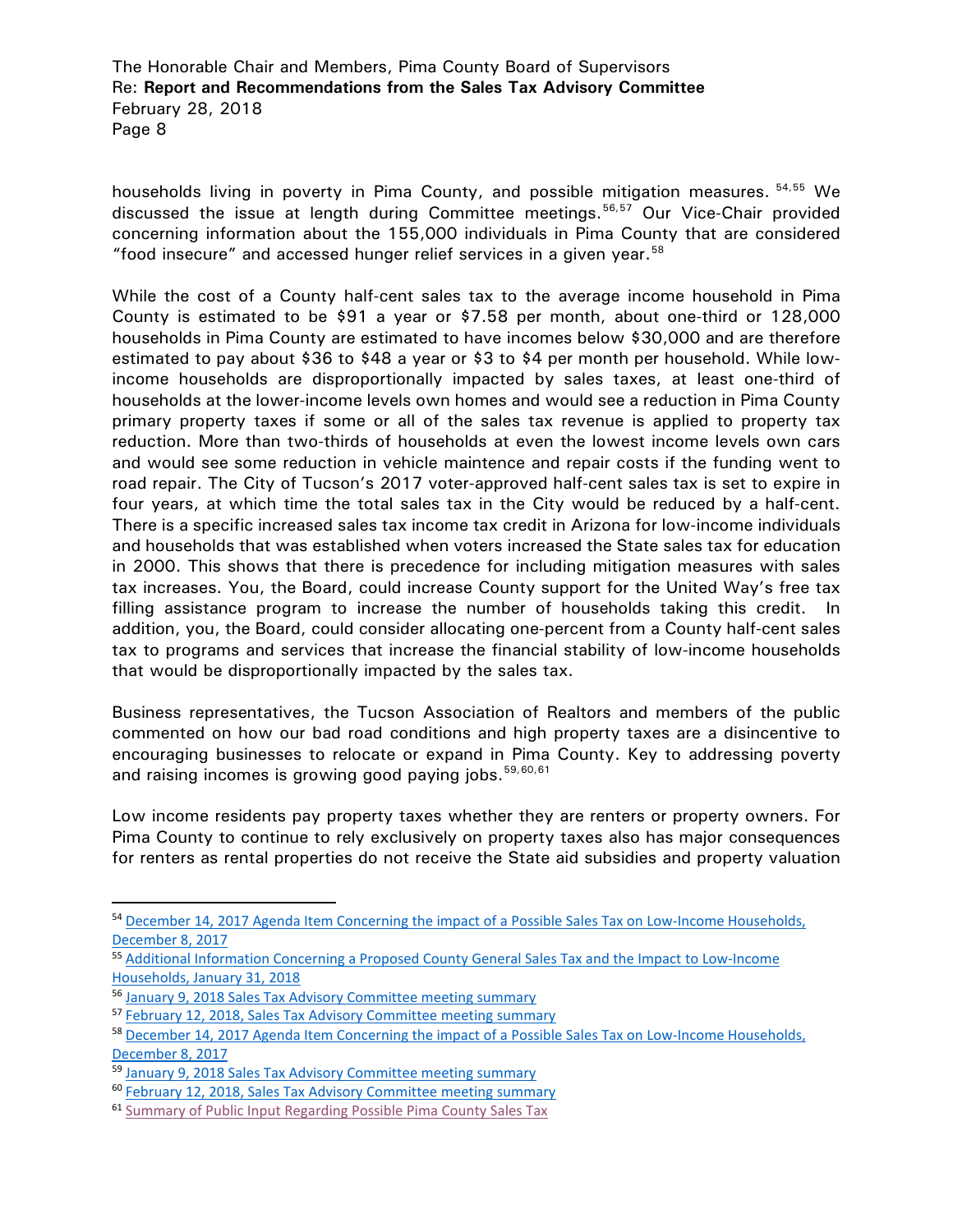growth limitations that significantly lower property taxes for homeowners in Arizona.<sup>[62](#page-8-0)</sup> These higher property taxes are most assuredly passed on to renters.

3. Public confidence that the funding will be utilized as stated must be assured

We heard clearly from the public, those in support of a sales tax and those opposed, that there needs to be iron clad assurances that the funding will be spent for the stated purposes.<sup>[63](#page-8-1)</sup> Supervisor Christy's plan attempts this by transferring all responsibility for administering the road repair programs to the RTA. While the County Attorney's office has determined that you, the Board, cannot delegate the decision on prioritizing roads for repair, that leaves many other administrative roles that could be delegated to the RTA. $^{64}$  $^{64}$  $^{64}$  The proposal prepared at the request of Supervisor Valadez attempts this by requiring two annual independent audits, one to be conducted by the RTA and one to be conducted by the State's Auditor General's Office, a termination clause if funding is misspent and not corrected, and RTA responsibility for evaluating County and municipal road repair programs based on best practices and standards.

# **V. Public Input**

Several methods were used to solicit input from the public on a possible sales tax, the results of which were then regularly communicated to the Committee as a whole.<sup>[65](#page-8-3)</sup> The majority of public comments were received at the seven public hearings held throughout the County, and through online feedback forms. Overall, there was generally more support for a sales tax than not. The far majority of those in support stated the funding should be used for road repair. There was some support for a combination of road repair and property tax reduction. There was little support for only property tax reduction. Public comments were split equally over the term of the sales tax – temporary or permanent. Those in support of a sales tax, and those opposed, clearly stated that there needs to be assurances that the funding is spent as stated. Those opposed often commented that taxes were too high already and/or the County should find funding for road repair within existing revenues. Feedback from the public has been incorporated throughout this report and is summarized in a separate report, Summary of Public Input Regarding Possible Pima County Sales Tax, which includes all of the public input received including summaries of each public hearing and meeting, a log of the online feedback forms showing each comment, and more.  $66$ 

<span id="page-8-0"></span><sup>&</sup>lt;sup>62</sup> [February 12, 2017 Sales Tax Advisory Committee meeting summary, presentation by S. Huffman](http://webcms.pima.gov/UserFiles/Servers/Server_6/File/Government/Transportation/Sales%20Tax%20Advisory%20Committee/Meeting%20Summaries/2018.02.12.STAC%20meeting%20summary.pdf)

<span id="page-8-1"></span><sup>&</sup>lt;sup>63</sup> [Summary of Public Input Regarding Possible Pima County Sales Tax](http://webcms.pima.gov/UserFiles/Servers/Server_6/File/Government/Transportation/Sales%20Tax%20Advisory%20Committee/Meeting%20Materials/2.28.2018%20Meeting/Draft%20summary%20of%20public%20input%20sales%20tax.pdf)

<span id="page-8-2"></span><sup>64</sup> [Letter to F. Moghimi, Executive Director, Pima Association of Governments/RTA, January 28, 2018](http://webcms.pima.gov/UserFiles/Servers/Server_6/File/Government/Transportation/Sales%20Tax%20Advisory%20Committee/Post%20Meeting%20Correspondence/2018.1.31.stactac-State%20Legislative%20Bills_1.pdf)

<span id="page-8-3"></span><sup>65</sup> [Summary of Public Input Regarding Possible Pima County Sales Tax](http://webcms.pima.gov/UserFiles/Servers/Server_6/File/Government/Transportation/Sales%20Tax%20Advisory%20Committee/FINAL.Summary%20of%20Public%20Input%20Regarding%20Possible%20Pima%20County%20Sales%20Tax%203.1.18.pdf)

<span id="page-8-4"></span><sup>66</sup> [Summary of Public Input Regarding Possible Pima County Sales Tax](http://webcms.pima.gov/UserFiles/Servers/Server_6/File/Government/Transportation/Sales%20Tax%20Advisory%20Committee/FINAL.Summary%20of%20Public%20Input%20Regarding%20Possible%20Pima%20County%20Sales%20Tax%203.1.18.pdf)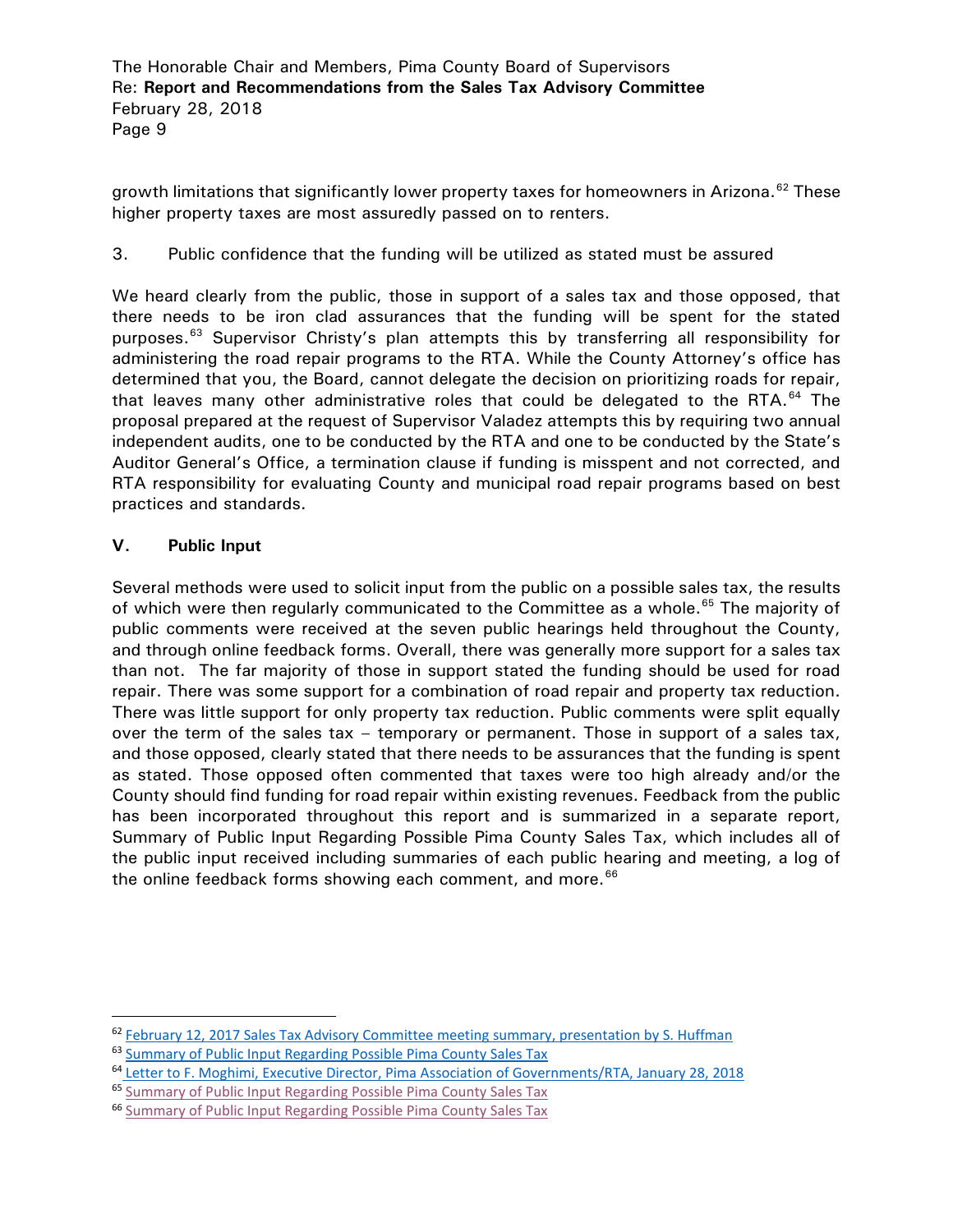## **VI. Participation of the Board of Supervisors during our deliberations**

Clearly this is an issue that you care about as you have continually discussed it during your Board meetings that occurred during the tenure of this Committee. We thank you for recognizing the importance of this issue, the urgency to act on this issue now, and for your unanimous decision to undertake this public process and create our Committee. We also thank Supervisor Christy and Supervisor Valadez, in particular, for developing proposals and presenting them to us and to you, their fellow Board members.

## **VII. Response to Committee Charge**

Based on our deliberations, extensive public input and independent research, the Committee has the following response to the three basic questions that you posed to us:

**Should Pima County adopt a half-cent general County sales tax? YES Should the sales tax revenue be used for road repair and/or property tax reduction? BOTH Should the sales tax be temporary or permanent? TEMPORARY**

### **VIII. Recommendations**

The following recommendations are based on all of the findings noted above, and in addition to the proposals and solutions presented to the Committee. It is the view of this Committee that the recommendations set forth below can be transformative as it relates to the road repair issue and other relevant issues important to the concerns and future needs of Pima County.

The days of acting purely sequentially on major policy issues are an artifact of the past. The road repair issue has been exhaustively studied for years and analyzed for every possible option. This is the singular time to address the road repair and related maintenance issue for the long term benefit of Pima County residents. The direct financial impact our poor road conditions have on vehicle repair and maintence costs are well known direct costs, and coupled with the high property tax rate for the County, create barriers we have to overcome presently to attract new jobs, economic development, and retain our employment base, as a desirable community.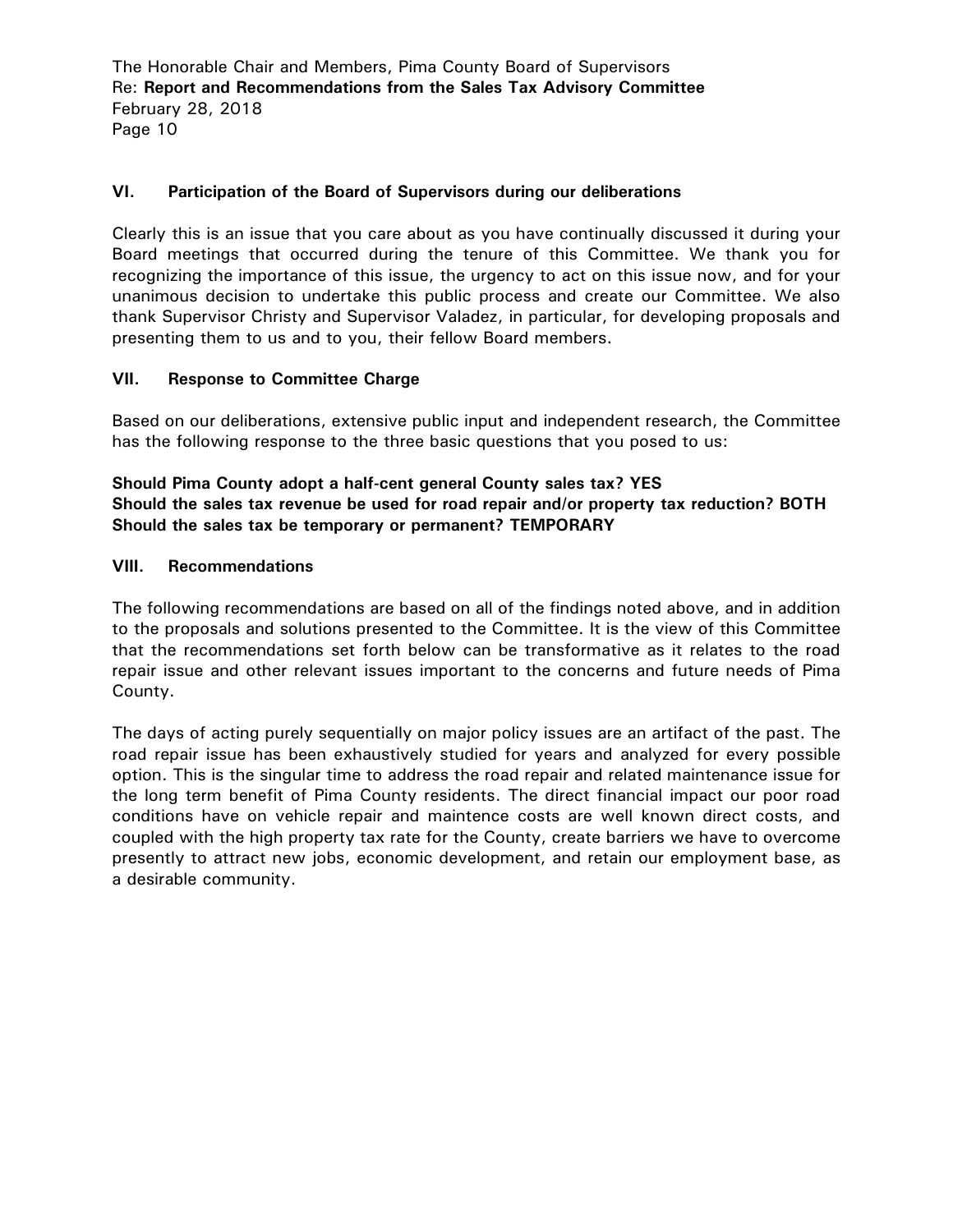**RECOMMENDATION 1: Yes, you, the Pima County Board of Supervisors, should adopt a half-cent sales tax for road repair and maintenance across Pima County and within cities and towns, but it must be limited in duration. We recommend 10 years and all expenditures must be monitored through trusted mechanisms like independent agencies, independent audits, and ongoing community involvement such as the Transportation Advisory Committee, and these monitoring mechanisms must be institutionalized through County ordinances and resolutions. The allocation of sales tax revenues should be enough to result in the full repair and maintenance of unincorporated Pima County paved roads, and be shared with cities and towns based on their proportional population.**

**RECOMMENDATION 2: Upon passage of a half-cent sales tax, the 25-cent property tax for road repair must be eliminated.** 

**RECOMMENDATION 3: The sales tax funds should be utilized, per the revenue projections over 10 years, and as demonstrated in the various scenarios presented to us, to also reduce the property tax rate in addition to eliminating the 25-cent property tax for road repair. This property tax reduction option, or some variant of it, should be further analyzed and adopted by you, the Board. We heard from the public and interested parties that Pima County's high property tax rate is a community concern, and while it cannot be fixed in one instance, this is a critical first step. It is further suggested that the funding from sales tax revenue could be used to reasonably moderate increases in property taxes and in a way that avoids a dramatic increase in the property tax after the sales tax terminates.** 

**RECOMMENDATION 4: With passage of a sales tax, you, the Board, should take mitigation actions to lessen the disproportional impact such a tax will have on low-income households. While no one wants to pay more taxes, a sales tax and the revenue it would generate, if administered properly, has the potential to also fund such mitigation actions. Examples of mitigations actions you, the Board, should consider include increasing support for existing free tax filling assistance programs to increase the number of low-income households receiving the Arizona income tax credit for increased sales taxes, and allocating a portion of the sales tax funds to programs and services that increase the financial stability of lowincome households though existing institutional frameworks.** 

**In addition, by utilizing sales tax funds for property tax reduction, it is our understanding that at least one-third of households at the lower-income levels who own homes would see a reduction in County primary property taxes. By utilizing the funds for road repair, the more than two-thirds of households at the lower-income levels who own cars should see reductions in vehicle maintenance and repair costs. Also the City of Tucson's sales tax increase is set to expire in four years, reducing the sales tax in the City by an equivalent half-cent.**